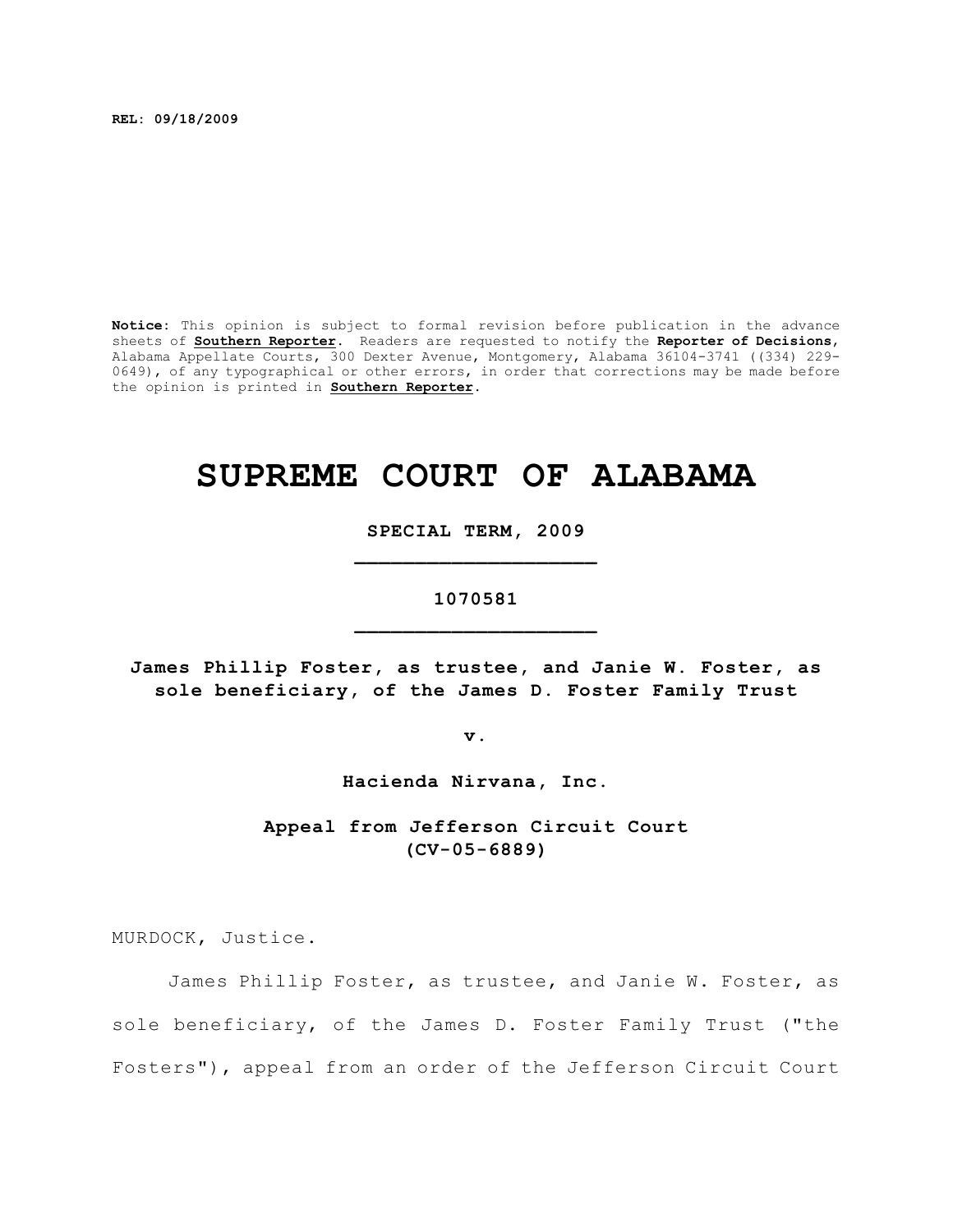dismissing as beyond the applicable statute of limitations his complaint against Hacienda Nirvana, Inc. ("Hacienda"), based on Hacienda's failure to pay on a promissory note. We affirm.

# I. Facts and Procedural History

Janie W. Foster, the widow of James D. Foster and the personal representative of his estate, agreed to sell her late husband's herd of Peruvian Paso horses to Hacienda. On February 3, 1993, the parties executed a purchase agreement for the horses. On the same date, along with the purchase agreement, Janie Foster and Hacienda executed a document entitled "Promissory Note," in which Hacienda promised to pay Janie Foster \$200,000 for the horses by the final due date of February 1, 1999 ("the promissory note"). The promissory note provided, in pertinent part:

"For the value received, Hacienda Nirvana, Inc. ('Maker')[,] who reside[s] at P.O. Box 617, Selma, Alabama 36702, promises to pay to the order of the Estate of James D. Foster ('Payee'), who resides at 1818 Hummingbird Lane, Birmingham, Alabama 35226, the sum of Two Hundred Thousand Dollars (\$200,000.00) with interest only from August 1, 1993, through December 31, 1993, which will be payable on the first of each month commencing on August 1, 1993 with a payment of \$1,333.33 and payable on the first day of each month thereafter through December 1, 1993. The unpaid principal and accrued interest shall be payable in monthly installments of \$4,000.00 in the legal currency of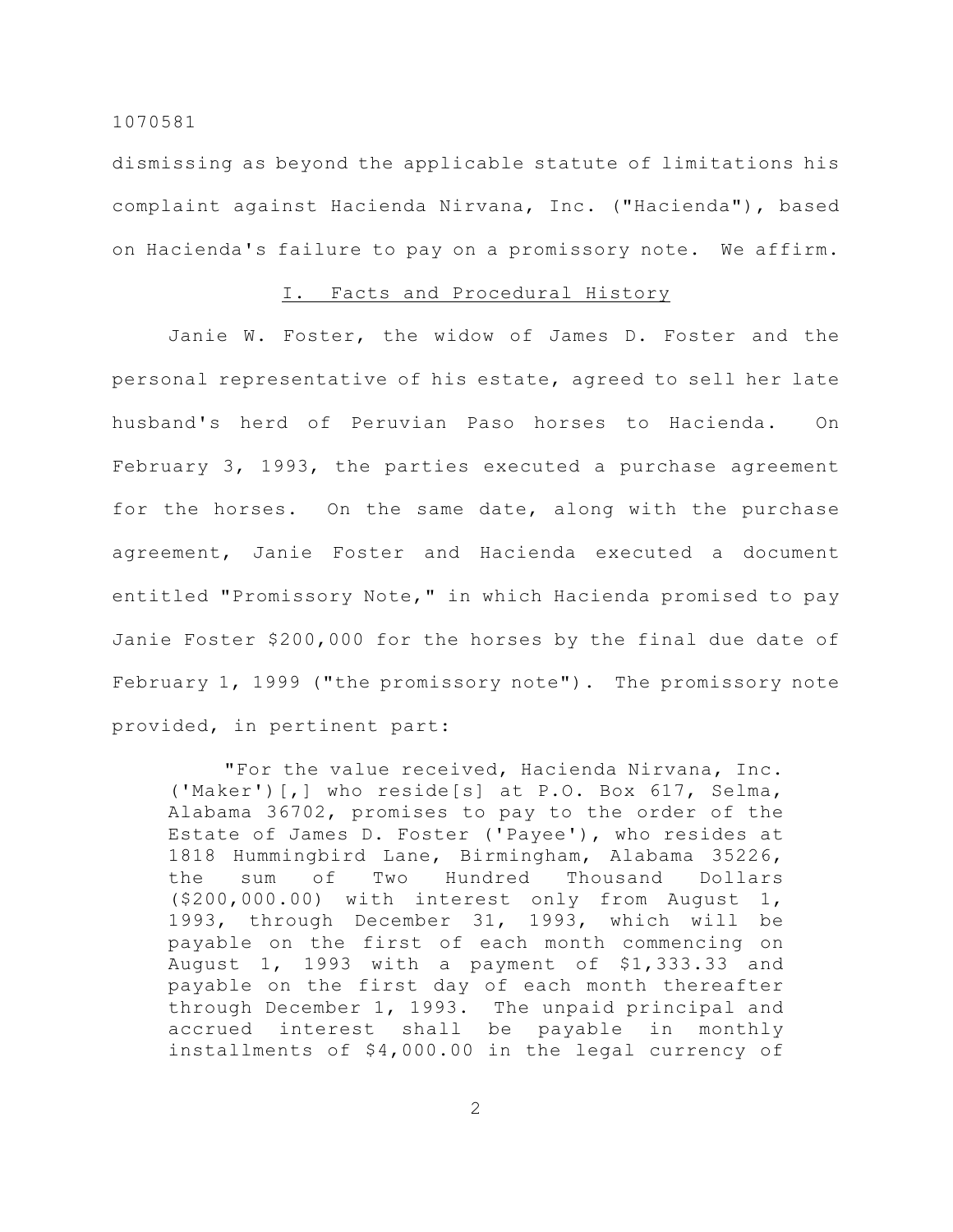the United States of America, beginning on January 1, 1994, and continuing until February 1, 1999 (the 'due date'), at which time the remaining unpaid principal and interest shall be due in full. All payments shall be applied first in payment of accrued interest and any remainder in payment of principal. An amortization table and pay schedule is listed as 'Attachment A.'

"Maker shall have the right to make advance payments to reduce the principal of this note.

"Maker hereby waives all right of exemption under the Constitution and Laws of Alabama, and agrees to pay the cost of collection, including a reasonable attorney's fee, if obligation is not paid in accordance with the terms of this note.

"Demand, protest and notice of protest, and all requirements necessary to hold them liable, are hereby waived by the Maker.

"This note is given, executed and delivered under my hand and seal this 3rd day of February, 1993."

The parties' signatures are contained below the statement that the note "is given, executed and delivered under my hand and seal this 3rd day of February, 1993," and next to each signature is the abbreviation "L.S."<sup>1</sup>

James D. Foster's will established a testamentary trust that named his son James Phillip Foster ("Foster") as the

 $1"L.S."$  is an abbreviation for  $\frac{locus}{sign}$  sigilli, which literally means "[t]he place of the seal." Black's Law Dictionary 960 (8th ed. 2004).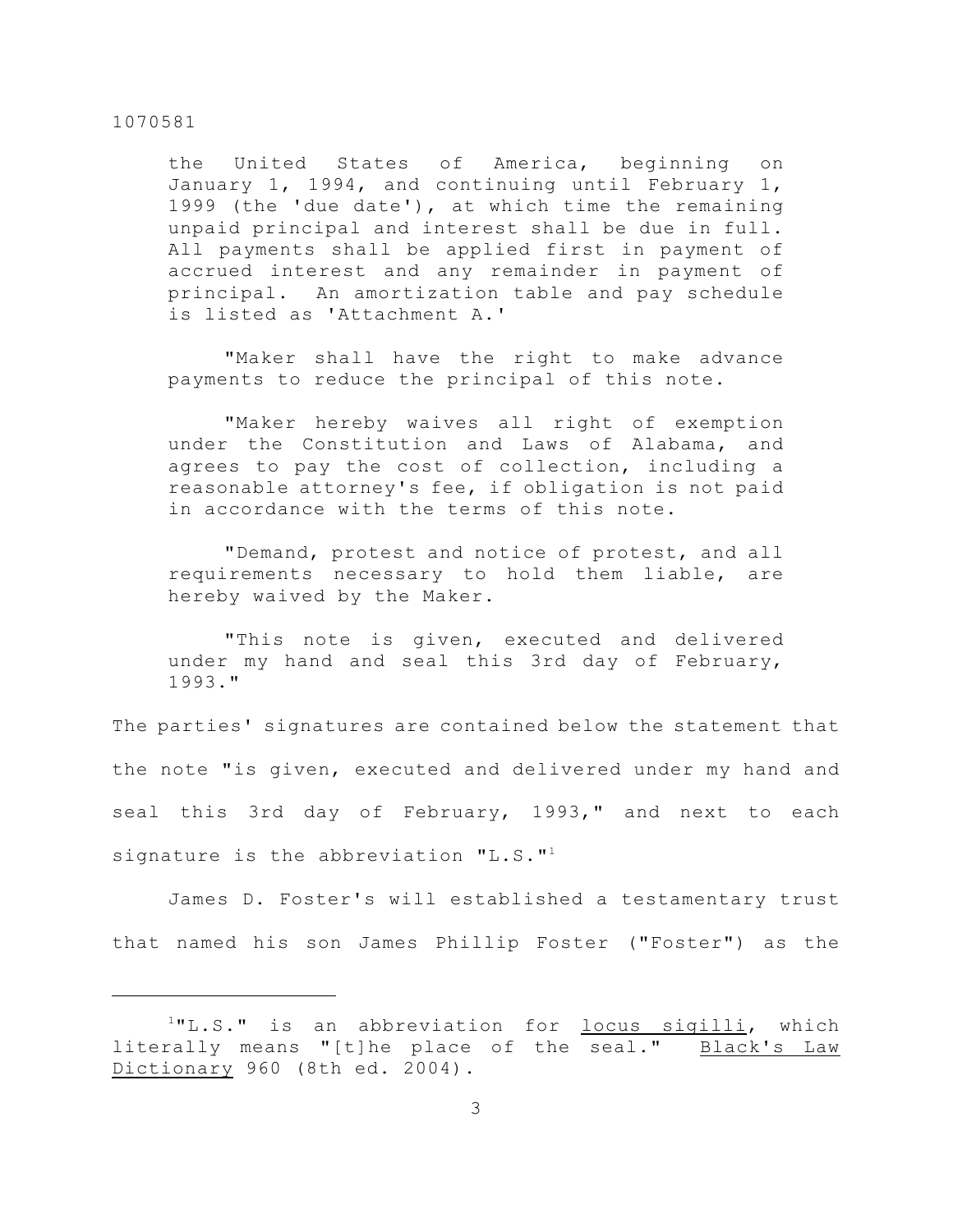trustee and Janie W. Foster as the sole beneficiary of the trust. In her capacity as the personal representative of her husband's estate, Janie W. Foster assigned the promissory note from Hacienda to the trust.

Hacienda admits that it started missing payments on the promissory note in 1994. It made several payments in 1995 and 1996, but it made no payments after 1996. The note did not contain an acceleration clause, so the note could not be called sooner than the due date of February 1, 1999. On November 18, 2005, six years and nine months after the note's due date, the Fosters filed an action in Jefferson Circuit Court against Hacienda based on its failure to pay the note in full.

The action was tried without a jury on July 16, 2007. The trial court entered an order on August 22, 2007, determining that Hacienda had "failed to make an overwhelming number of payments" and assessed preliminary damages against Hacienda, basing the amount in part on figures provided in the purchase agreement. On October 3, 2007, the trial court entered another order asking the parties to brief the issue of the applicable statute of limitations on the Fosters' action.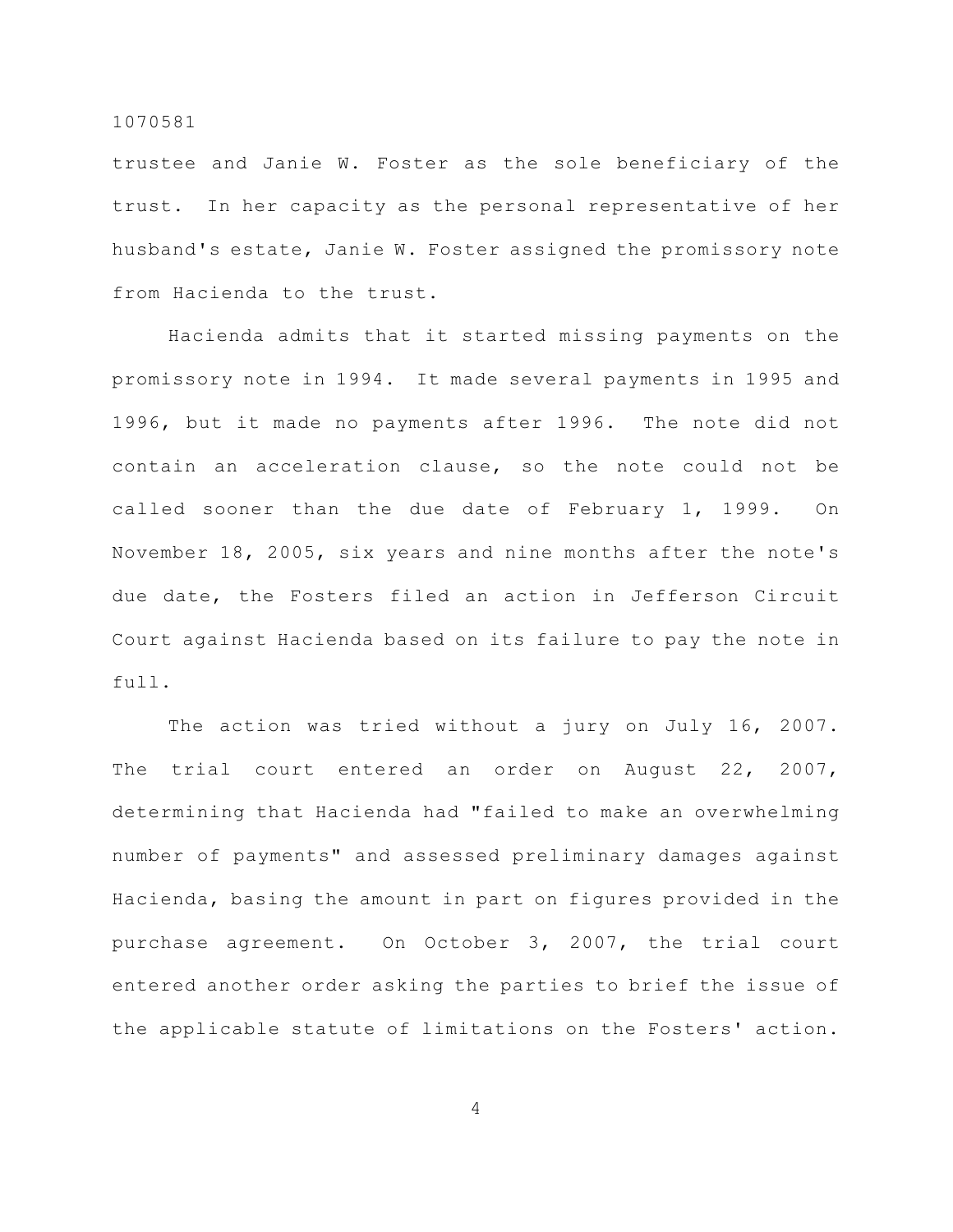Thereafter, on October 23, 2007, the trial court entered a final order in which it concluded that the promissory note was a negotiable instrument governed by Article 3 of Alabama's Uniform Commercial Code. The trial court noted that § 7-3- 118, Ala. Code 1975, establishes a six-year statute of limitations for negotiable instruments. The trial court thus concluded that "§ 7-3-118 bars any claim on the note," and it dismissed the Fosters' claim against Hacienda on the promissory note.

The Fosters moved to alter, amend, or vacate the judgment, but the trial court denied his motion. The Fosters appeal the trial court's determination that the six-year statute of limitations applies to their claim on the promissory note.

### II. Standard of Review

The trial court's resolution of the issue involved determining the nature of the promissory note based on the language of the note. "If a contract can be interpreted without going beyond the four corners of the document, the trial court's resolution of the question of law is accorded no presumption of correctness, and this Court's review is de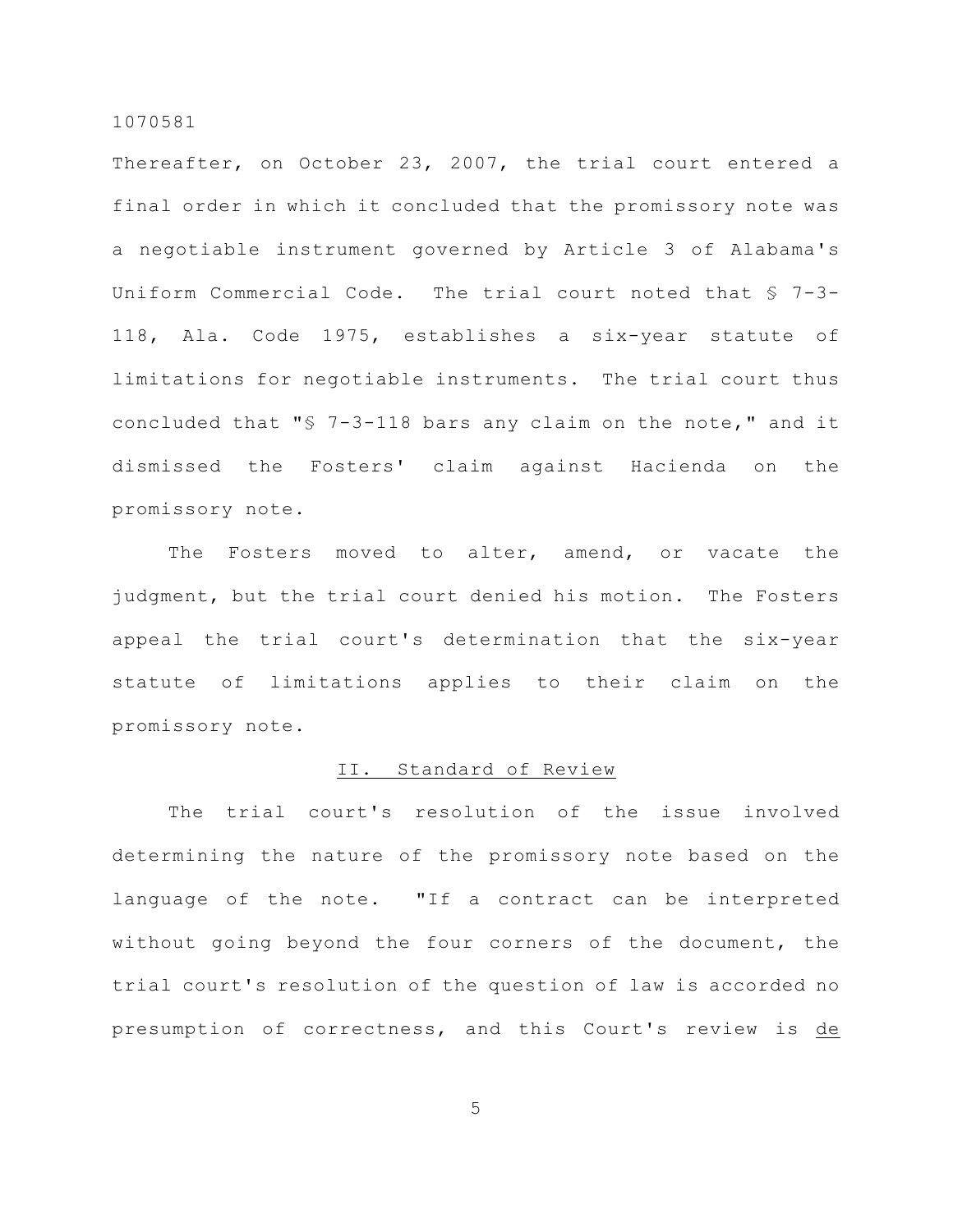novo." Exxon Mobil Corp. v. Alabama Dep't of Conservation & Natural Res., 986 So. 2d 1093, 1101 (Ala. 2007). Its determination also turned on the interpretation and applicability of statutory provisions. "The trial court's interpretation of [a statute] involves a question of law; it is reviewed de novo by an appellate court, without any presumption of correctness." Simcala, Inc. v. American Coal Trade, Inc., 821 So. 2d 197, 200 (Ala. 2001).

### III. Analysis

Section 7-3-118(a), Ala. Code 1975, provides that

"[e]xcept as provided in subsection (e),  $[2]$  an action to enforce the obligation of a party to pay a note payable at a definite time must be commenced within six years after the due date or dates stated in the note or, if a due date is accelerated, within six years after the accelerated due date."

The trial court concluded that the promissory note was a negotiable instrument and that § 7-3-118 provided the applicable statute of limitations for the Fosters' action on the promissory note.

Section 6-2-33, Ala. Code 1975, states that "[a]ctions founded upon any contract or writing under seal" must be

 $2$ Subsection (e) concerns the statute of limitations for certificates of deposit and therefore has no application here.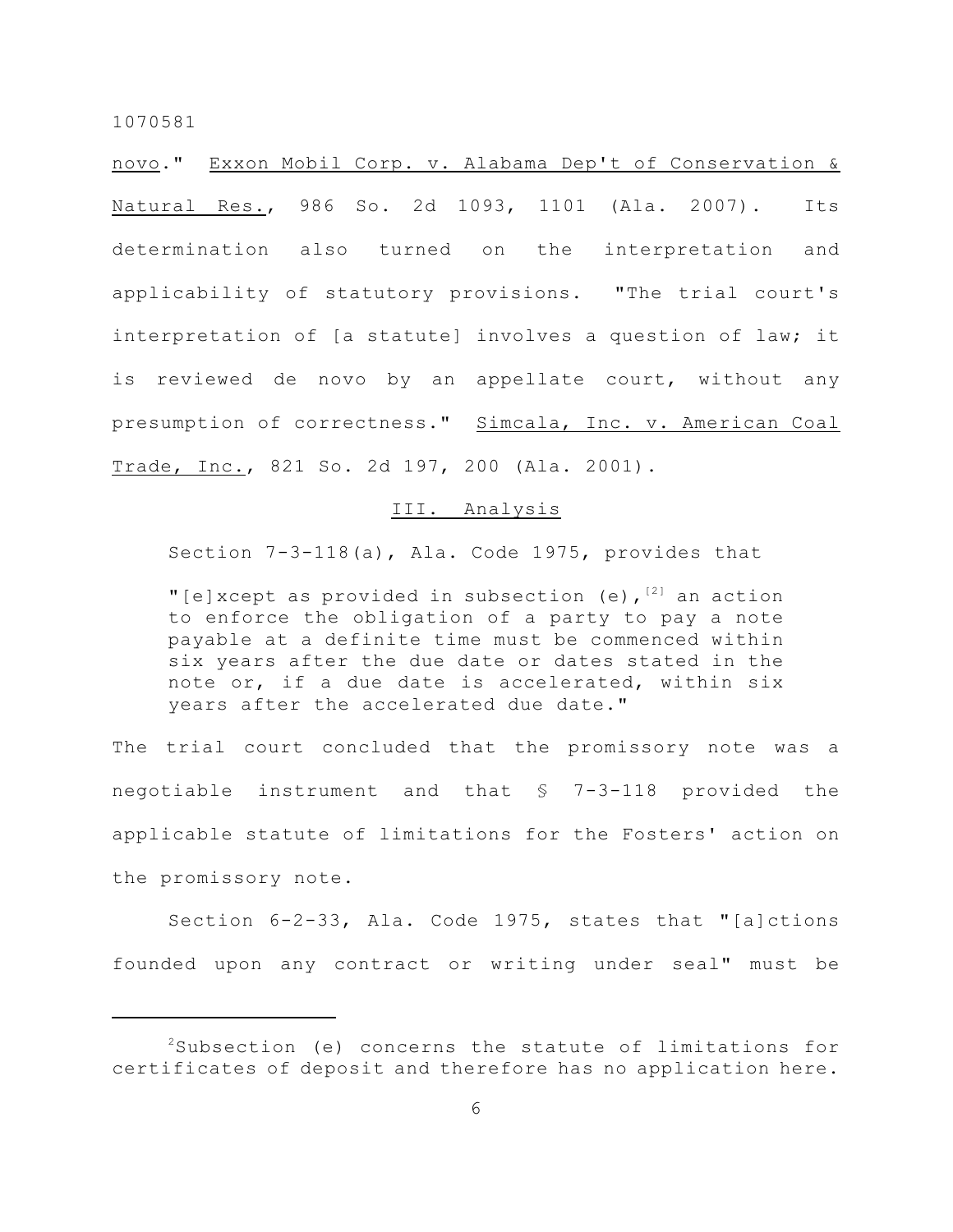commenced within 10 years. The Fosters contend that the promissory note is a contract under seal and that, therefore, the applicable statute of limitations for his action is 10 years rather than 6 years as the trial court concluded. The Fosters base their argument squarely on the facts that the promissory note provides that it was "executed and delivered under [Hacienda's] hand and seal this 3rd day of February 1993," and that the abbreviation "L.S." appears next to the parties' signatures.

The Fosters' argument assumes that the 10-year statute of limitations must apply here if the promissory note is a contract under seal. Section § 6-2-2(e), Ala. Code 1975, provides, however, that "[t]his chapter [§ 6-2-1 et seq., Ala. Code 1975,] shall not apply to negotiable instruments which are governed by Sections 7-3-118 and 7-4-111." Thus, if the promissory note is a negotiable instrument (see discussion, infra),  $\sqrt{5}$  6-2-2(e) clearly mandates that the six-year statute of limitations of § 7-3-118 must apply to the Fosters' claim on the promissory note, regardless of whether the note is also a contract under seal.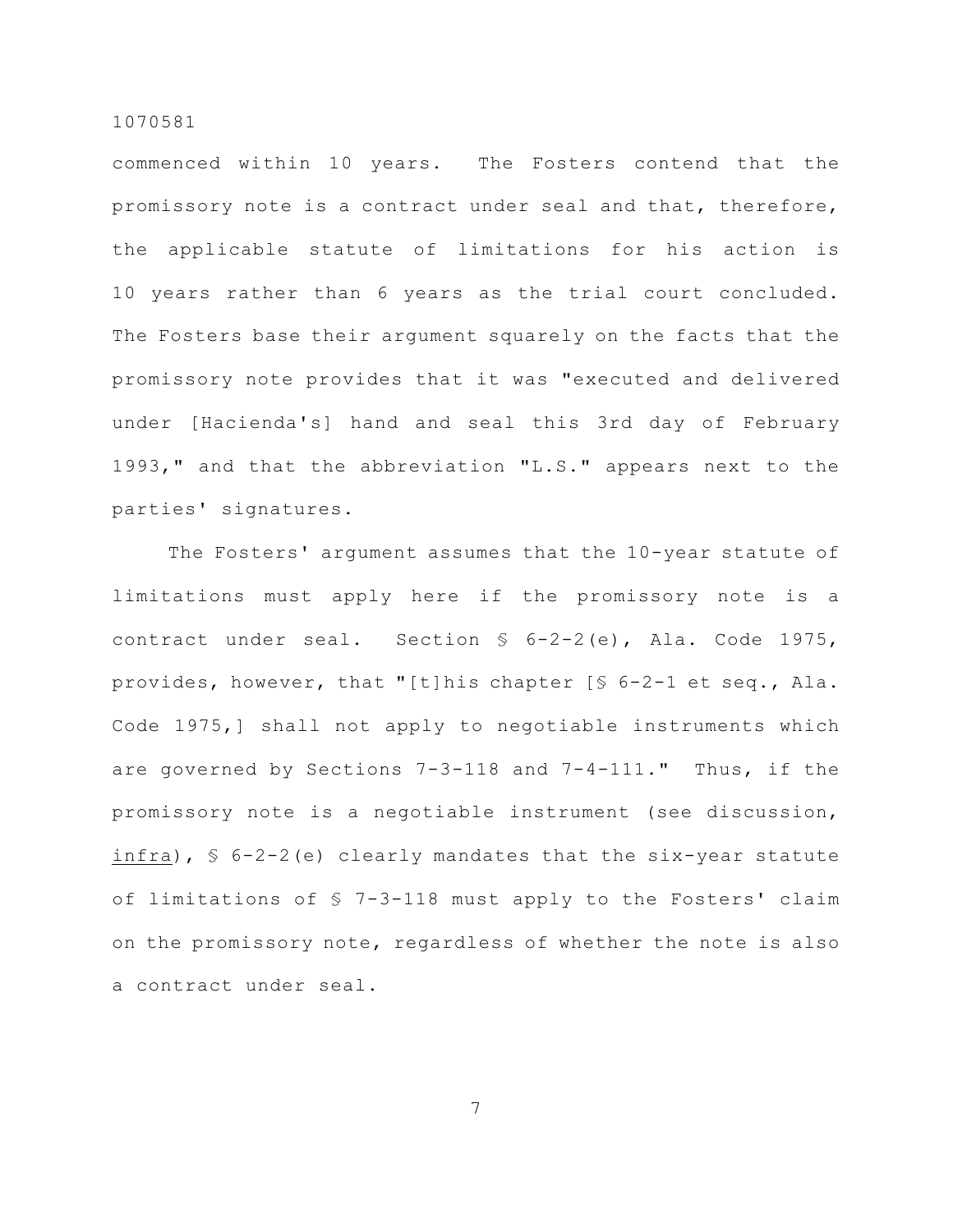The Fosters also contend that  $$ 6-2-2(e)$  does not apply in this case because the promissory note was executed on February 3, 1993, and  $\frac{1}{2}$  6-2-2(e) became effective on January 1, 1996. Statutes generally are not applied retrospectively, the Fosters observe, and, therefore, they conclude, § 6-2-2(e) cannot apply to their action. In making this argument, however, the Fosters misunderstand the nature of a statute of limitations. As this Court explained in Street v. City of Anniston, 381 So. 2d 26 (Ala. 1980):

"It is true as a general rule that statutes will not be construed to have retrospective effect unless the language of the statute expressly indicates the legislature so intended. 'Remedial statutes,' or those relating to remedies or modes of procedure, which do not create new rights or take away vested ones, are not within the legal conception of 'retrospective laws,' however, and do operate retrospectively, in the absence of language clearly showing a contrary intention. A statute of limitations has generally been viewed as a remedial statute, and the statute of limitations in effect at the time the suit is filed, as opposed to one in effect at the time of the accrual of the cause of action, has been held to apply unless the later statute clearly states the contrary. This is true whether the later statute extends or limits the time within which a cause of action may be brought, for it has frequently been held that the legislature can establish a new limitation where none existed before and make it applicable to a cause of action against which there was no such statute when the right was created, and it may also so change an existing statute and shorten periods of limitation, provided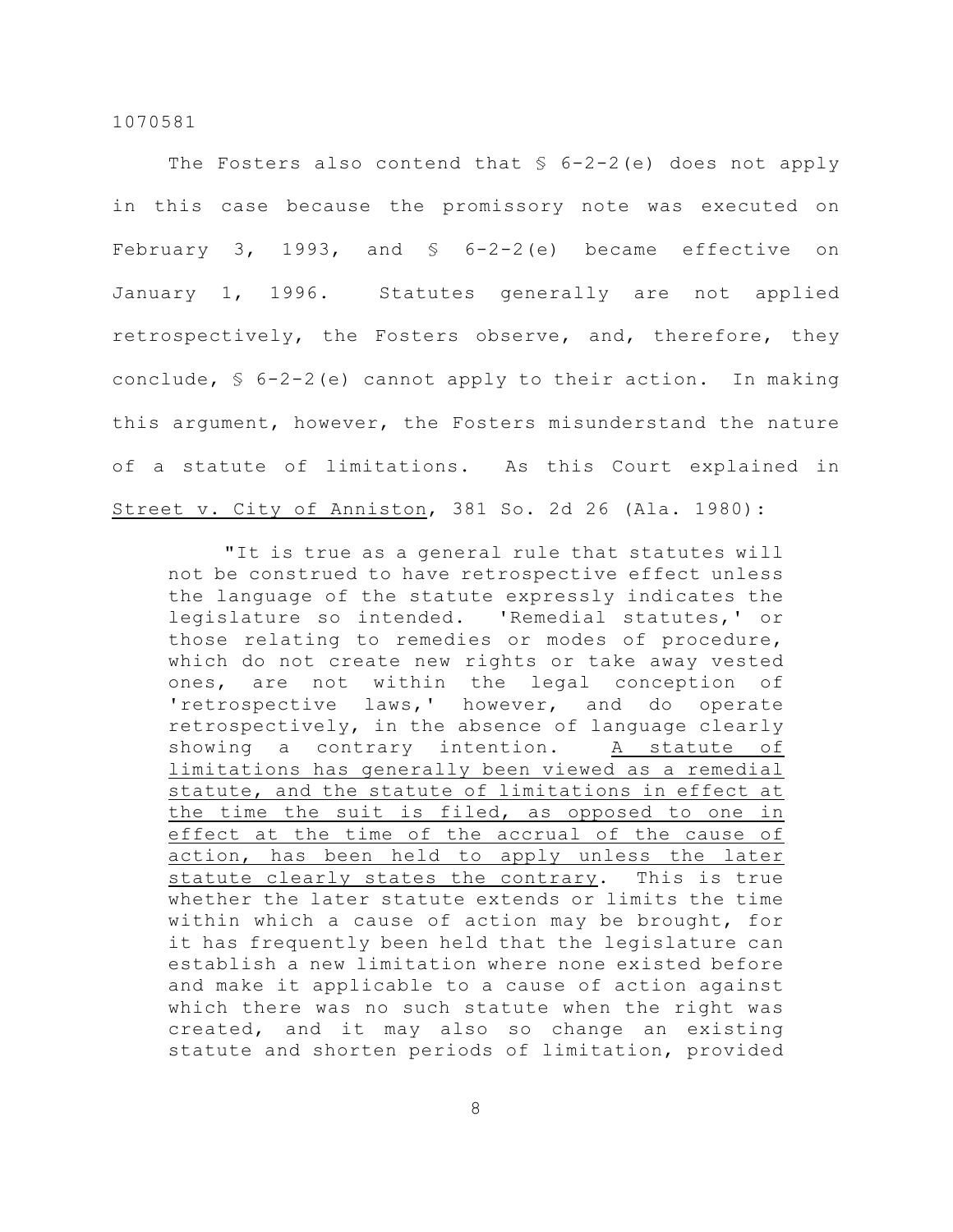a reasonable time is allowed for the action to be brought."

381 So. 2d at 29 (citations omitted and emphasis added). Thus, unless the language of § 7-3-118 indicates that it should not be applied retrospectively, it applies to all actions concerning negotiable instruments that are filed after its effective date of January 1, 1996.

The plaintiff in Barrett v. McPherson, 990 So. 2d 430 (Ala. Civ. App. 2008), made the same argument to the Court of Civil Appeals that the Fosters make here, and after noting and quoting our decision in Street, that court correctly observed:

"Subsection (e) of § 6-2-2, which was enacted as § 4 of Act No. 95-668, Ala. Acts 1995, and which became effective on the same date as  $$7-3-118$ , reflects the legislature's intent; the preamble to Act No. 95-668 indicates that the legislature intended to amend § 6-2-2 'regarding the applicability of the chapter concerning limitations of actions to specify the chapter shall not apply to certain negotiable instruments.' Clearly, the legislature intended that § 7-3-118 apply to actions filed after January 1, 1996."

990 So. 2d at 434. It is undisputed that the Fosters filed their action on November 18, 2005, well after the effective date of § 7-3-118. Consequently, if the promissory note is a negotiable instrument, the six-year statute of limitations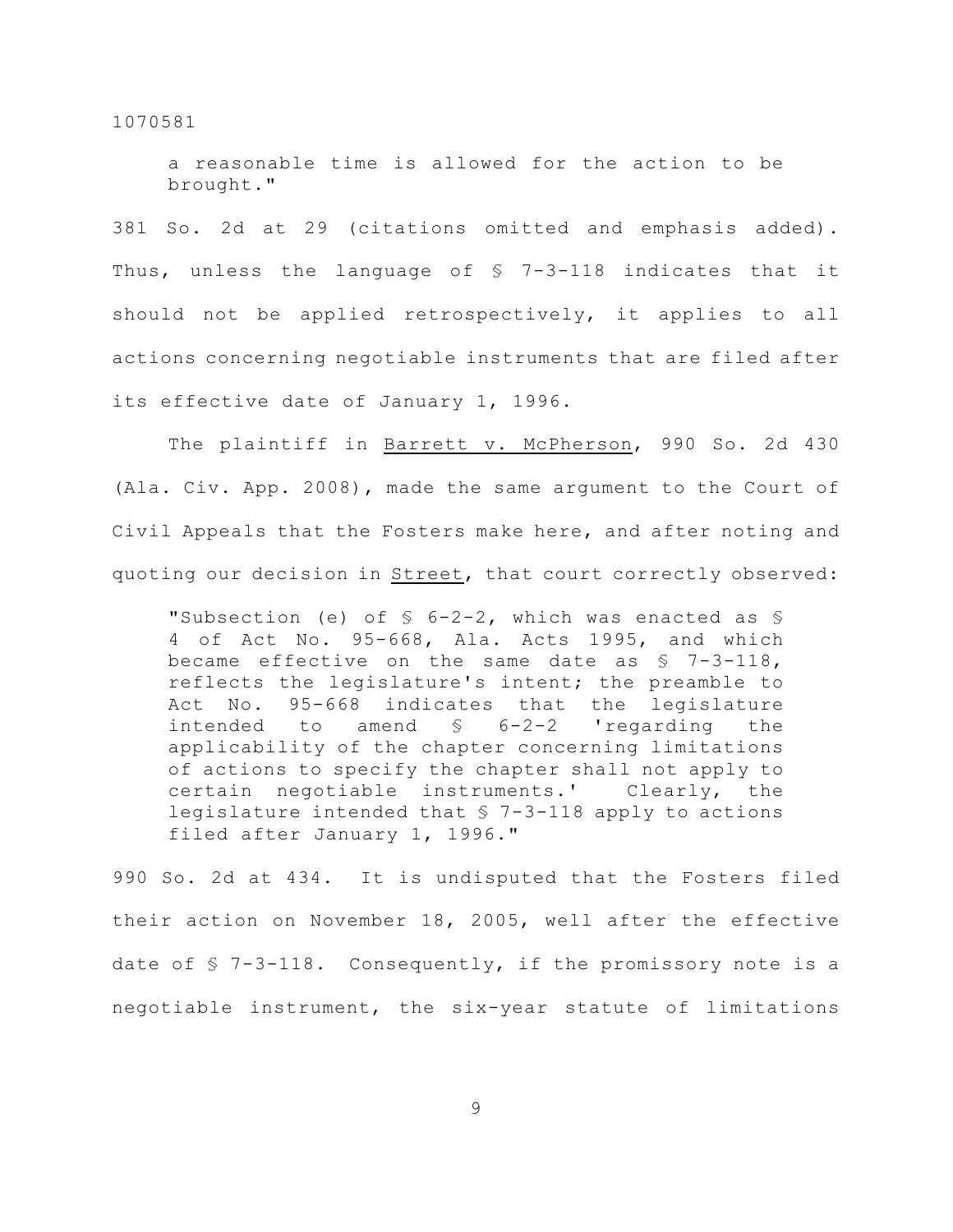provided in § 7-3-118 applies to the Fosters' cause of action.

With certain exceptions not applicable here, § 7-3-104(a), Ala. Code 1975, provides that a "negotiable instrument" is

"an unconditional promise or order to pay a fixed amount of money, with or without interest or other charges described in the promise or order, if it:

"(1) Is payable to bearer or to order at the time it is issued or first comes into possession of a holder;

"(2) Is payable on demand or at a definite time; and

"(3) Does not state any other undertaking or instruction by the person promising or ordering payment to do any act in addition to the payment of money, but the promise or order may contain (i) an undertaking or power to give, maintain, or protect collateral to secure payment, (ii) an authorization or power to the holder to confess judgment or realize on or dispose of collateral, or (iii) a waiver of the benefit of any law intended for the advantage or protection of an obligor."

§ 7-3-104(a), Ala. Code 1975.

We observe that the note in this case was a promise to pay "a fixed amount." The principal amount owed, \$200,000, is recited on the face of the note. The face of the note also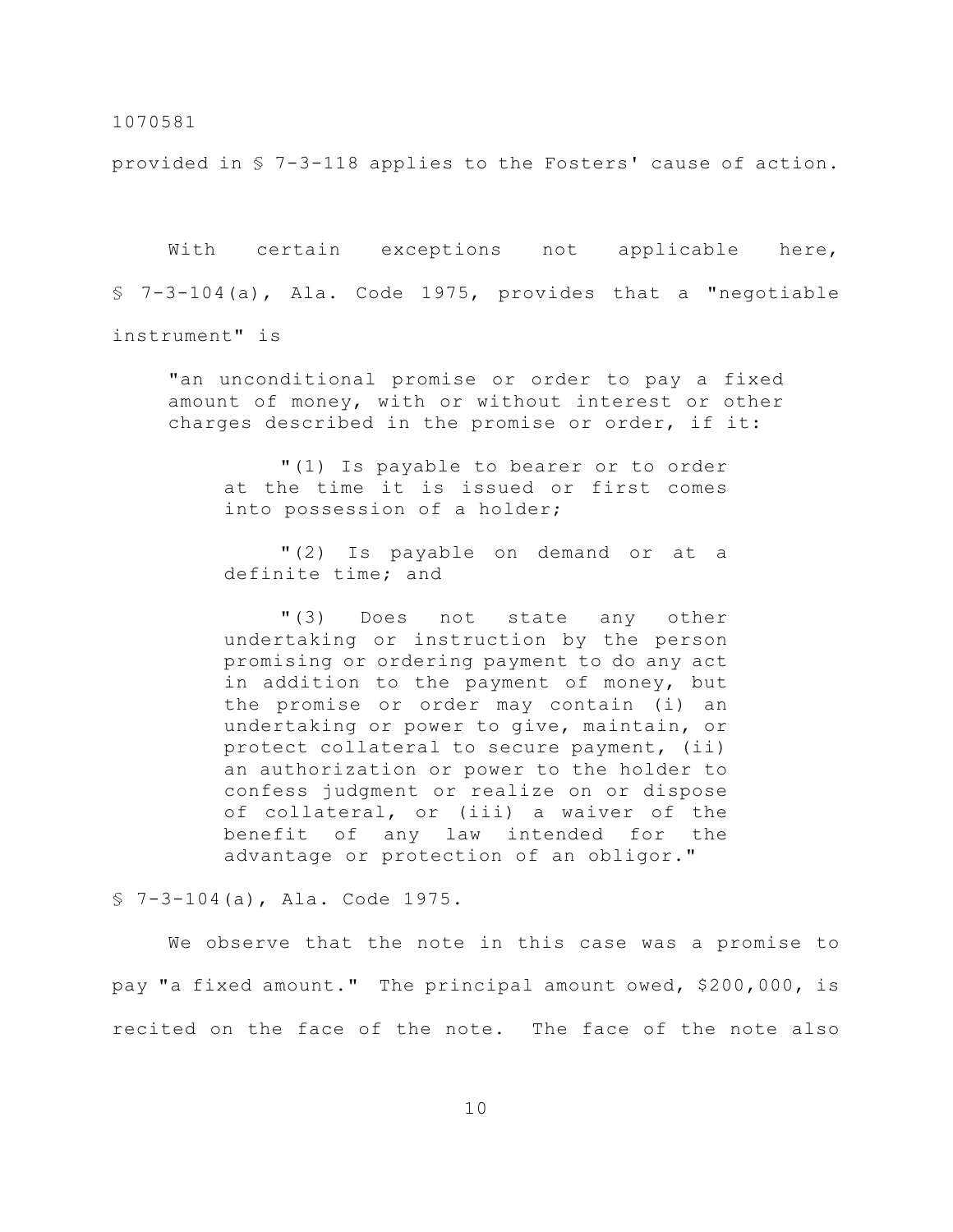provides for interest-only payments of \$1,333.33 per month from August 1, 1993, through December 31, 1993, and for payments of principal and interest of \$4,000 thereafter until February 1, 1999, at which time, the note states, any unpaid principal and interest will be due. The amortization schedule constituting "Attachment A" to the note reflects an interest rate of eight percent and shows a schedule of payments through March 1, 1997. $3$  As the trial court further observed:

"The note signed by [Hacienda] fits [the] criteria [of § 7-3-104(a)]. It is payable 'to the order of the Estate of James D. Foster....' It is payable at definite times, with the final due date being identified as February 1, 1999. Absent from the note is any other 'undertaking or instruction' by [Hacienda] to do anything else in addition to the obligation to make payments. Finally, there is nothing in the note that explicitly declares that it is in any way non-negotiable."

The Fosters contend that  $$ 7-3-104(d)$ , Ala. Code 1975, specifically exempts the promissory note from the definition of a negotiable instrument. That subsection provides that "[a] promise or order other than a check is not an

instrument if, at the time it is issued or first comes into possession of a holder, it contains a conspicuous statement, however expressed, to the

 $3$ It is unclear whether one or more additional pages of the amortization schedule were originally attached to the note; any such additional pages are missing from the record before us.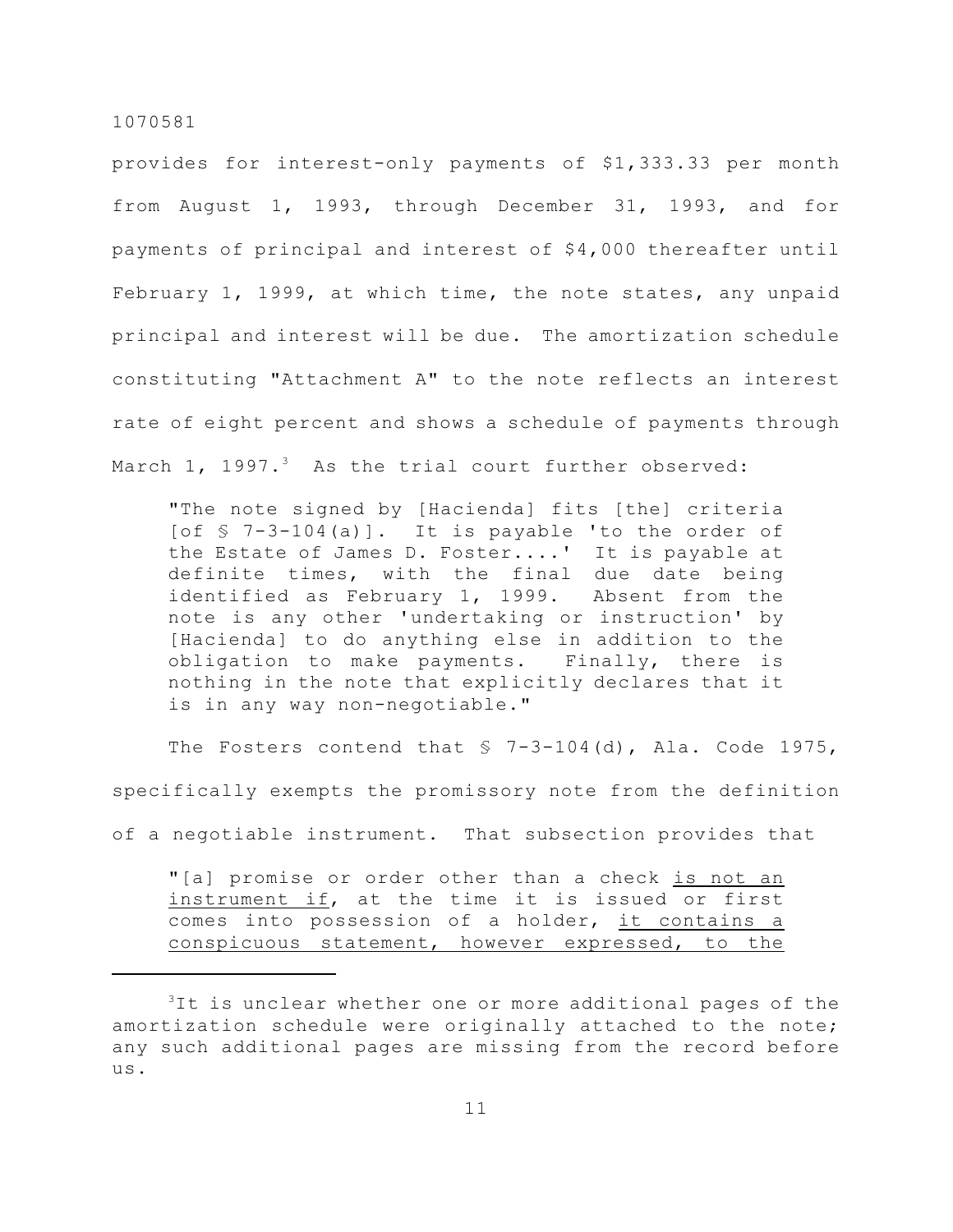# effect that the promise or order is not negotiable or is not an instrument governed by this article."

§ 7-3-104(d), Ala. Code 1975 (emphasis added). The Fosters contend that the statement on the promissory note that it was executed "under ... seal" constitutes a "conspicuous statement" that it is not a negotiable instrument.

The Fosters' argument incorrectly assumes that a contract under seal cannot also be a negotiable instrument. Though that was true at one time, it is no longer the case.

"Prior to the adoption in this state of the Uniform Negotiable Instruments Law (Code 1907, §§ 4958-5149; Code 1923, SS 9029-9222), [4] this court had always recognized the distinctions impressed by the common law and the Statute of Anne on instruments given under seal, and, though a promise to pay money were in the exact form of a negotiable promissory note, it was held that its execution under the seal of the maker destroyed its character in law as a promissory note, and made of it an obligation legally different and distinct, a

 $4$ The Uniform Negotiable Instruments Law, "[t]he first codification of negotiable instruments law in the United States," was drafted by the National Conference of Commissioners on Uniform State Laws (NCCUSL) in 1896 and "was adopted by all states and territories of the United States in the early 1900s." Mark B. Greenlee and Thomas J. Fitzpatrick IV, Reconsidering the Application of the Holder in Due Course Rule to Home Mortgage Notes, 41 UCC L.J. 3 Art. 2 (2009). The NCCUSL and the American Law Institute drafted the Uniform Commercial Code ("UCC") in part as a replacement for the Uniform Negotiable Instruments Law. See id. The UCC superseded the Uniform Negotiable Instruments Law in Alabama on December 31, 1966.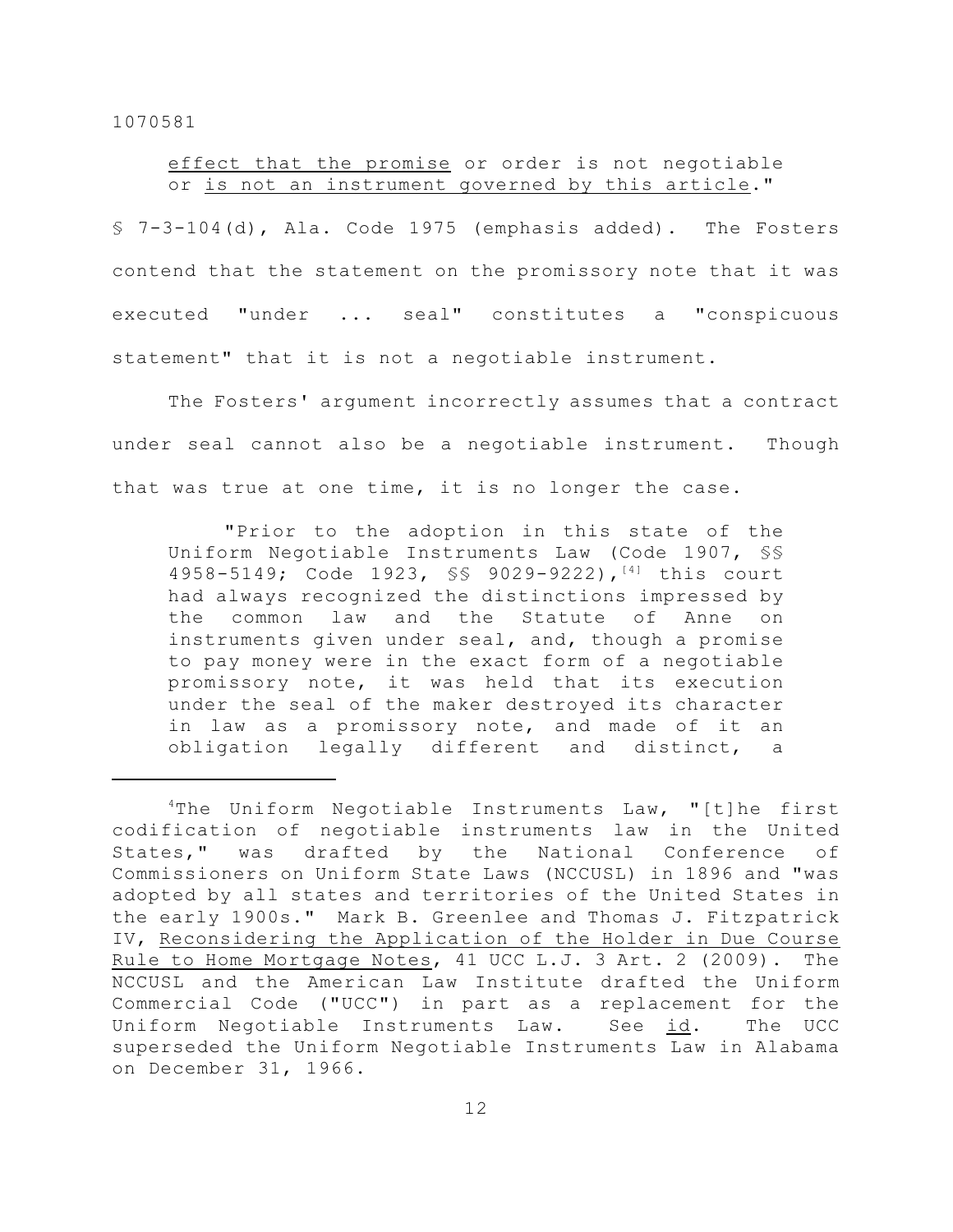specialty, usually called a bill single or writing obligatory, carrying a conclusive presumption of a valid consideration for the obligation to pay, and not negotiable under the principles of the law merchant, or the provisions of the Statute of Anne, making promissory notes negotiable. ...

"....

"The Uniform Negotiable Instruments Law (section 6. subd. [4]; Code 1907, § 4963; Code 1923, § 9034, subd. [4]) provides that the validity and negotiable character of an instrument are not affected by the fact that it bears a seal. ...

"....

"So far as the substance and effect of the instrument is concerned, there remains no distinction between a sealed and an unsealed promissory note. The sealed note is no longer a specialty with peculiar incidents, but is in fact a negotiable promissory note ...."<sup>5</sup>

Ex parte First Nat'l Bank of Ozark, 212 Ala. 274, 275, 102 So. 371, 371-72 (1924). In other words, simply because an instrument is a contract under seal does not mean it cannot be negotiable.

 $5$ The Court went on to state in  $Ex$  parte First National Bank of Ozark, 212 Ala. 274, 275, 102 So. 371, 372 (1924), that the only difference between contracts under seal and other promissory notes was "the limitation of action thereon, which, as to sealed instruments, is extended to ten years. Code 1923,  $\frac{1}{5}$  8943." As will be explained infra, however,  $\frac{1}{5}$  6-2-2(e), Ala. Code 1975, renders obsolete the suggestion that a 10-year statute of limitations always applies to an action on a sealed instrument.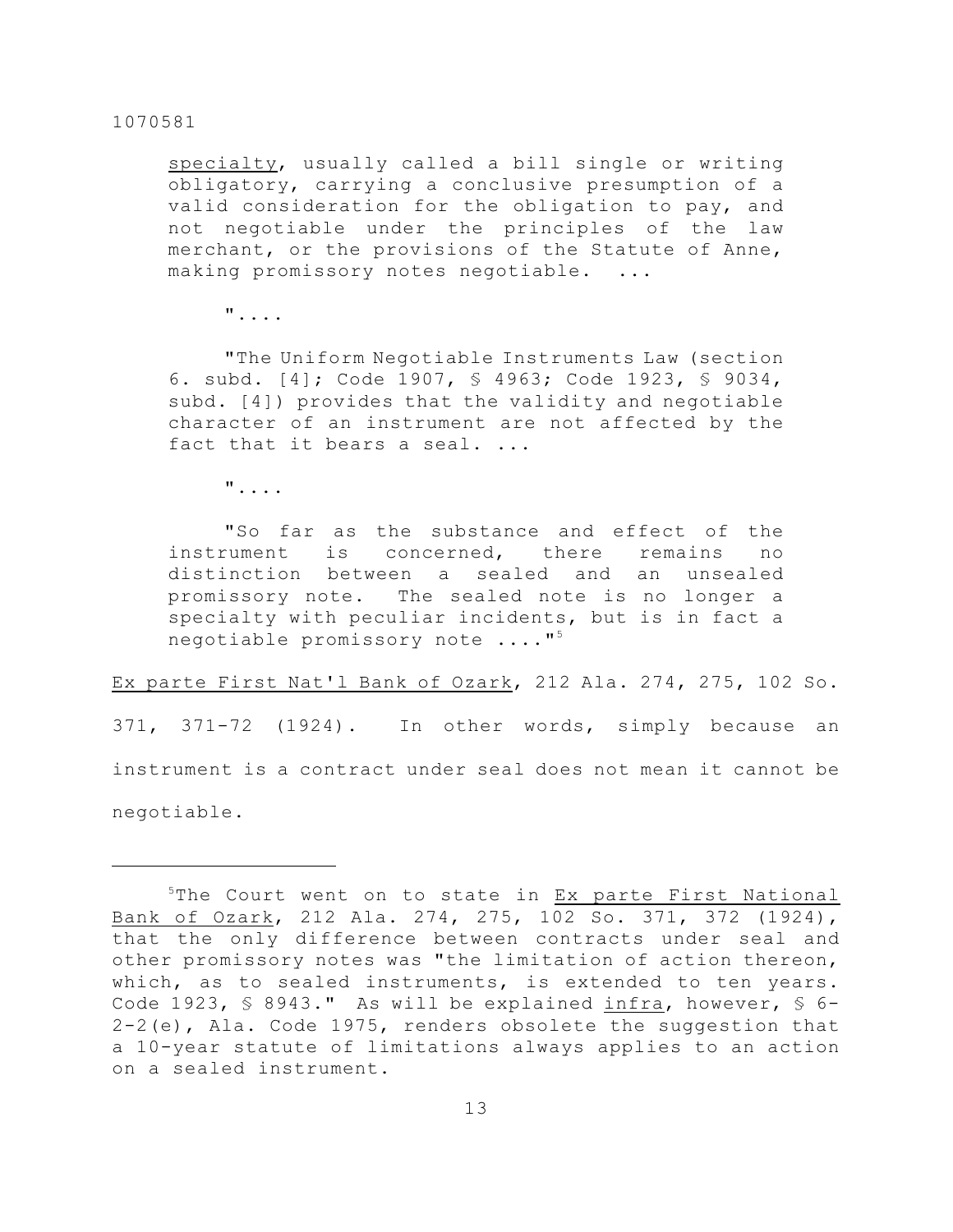Moreover, the kind of "conspicuous statement" that § 7-3-104(d) contemplates is more specific than any of the language in the promissory note.

"Subsection (d) allows exclusion from Article 3 of a writing that would otherwise be an instrument under subsection (a) by a statement to the effect that the writing is not negotiable or is not governed by Article 3. For example, a promissory note can be stamped with the legend NOT NEGOTIABLE. The effect under subsection (d) is not only to negate the possibility of a holder in due course, but to prevent the writing from being a negotiable instrument for any purpose."

Official Comment ¶3, § 7-3-104, Ala. Code 1975; see, e.g., Morgan v. Farmers & Merchants Bank, 856 So. 2d 811, 817-18, 813 (Ala. 2003) (stating that a certificate of deposit was not a "negotiable instrument" in part because it contained "a conspicuous statement that it was not negotiable," namely, the caption "Money Market Certificates (Non-negotiable)."). The statement that the note was executed under seal was not sufficient to exempt it from the provisions of  $\sqrt{5}$  7-3-104(a).

Finally, the Fosters contend that the promissory note is governed by the purchase agreement, so, they argue, it cannot be a negotiable instrument. The Fosters observe that § 7-3-106, Ala. Code 1975, provides: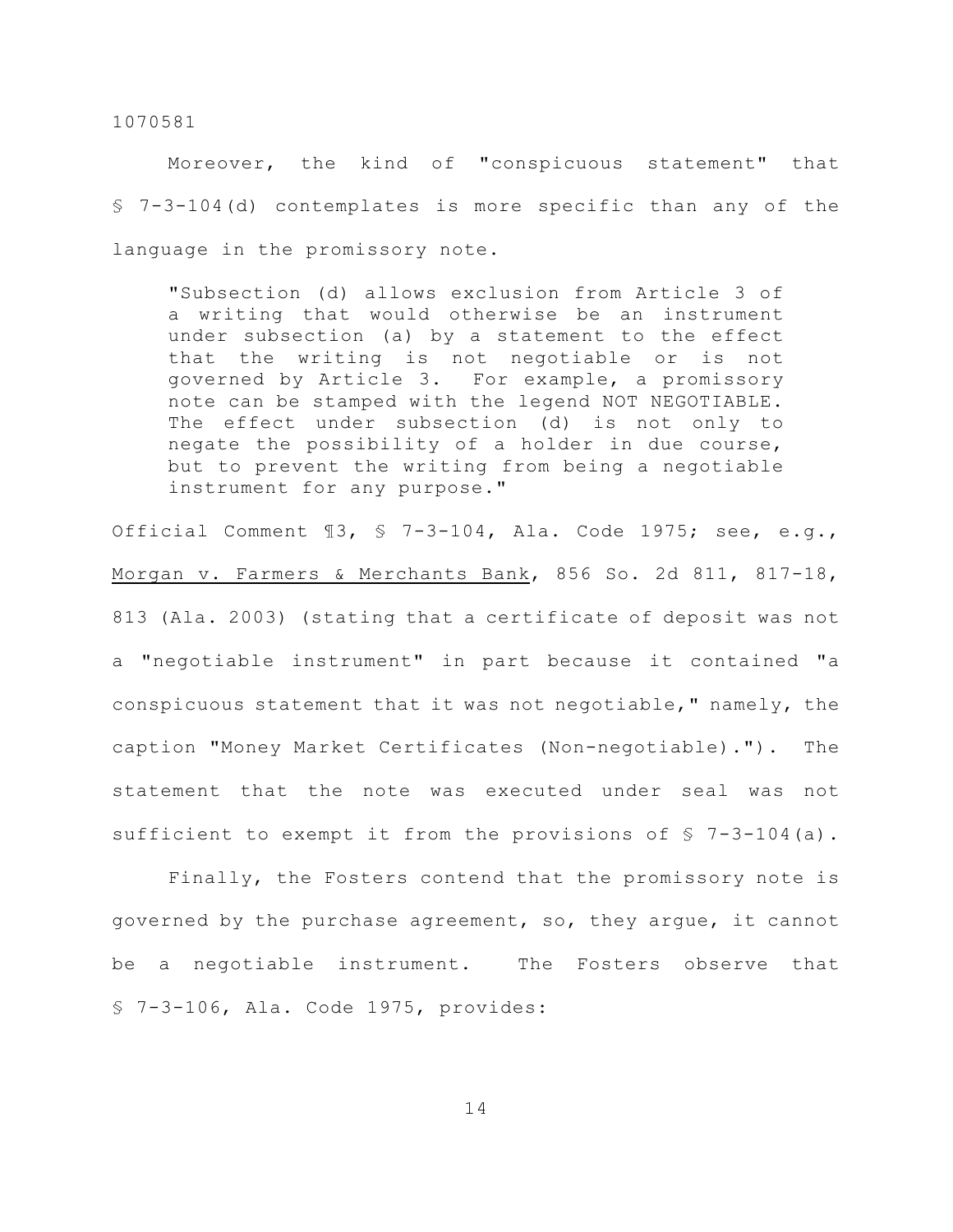"(a) Except as provided in this section, for the purposes of Section 7-3-104(a), a promise or order is unconditional unless it states (i) an express condition to payment, (ii) that the promise or order is subject to or governed by another writing, or (iii) that rights or obligations with respect to the promise or order are stated in another writing. A reference to another writing does not of itself make the promise or order conditional."

(Emphasis added.) The Fosters aver that the purchase agreement had to be consulted to establish the rights and obligations of each party, specifically with regard to the interest rate, what, if any, interest-only payments are contemplated, the payment schedule, the allocation of payments between principal and interest, the applicable late charges, and whether those charges are to be deemed liquidated damages, the borrower's right to prepay without penalty, and the events of default. The Fosters argue that the promissory note was dependent upon the purchase agreement and, therefore, that the promissory note did not constitute an unconditional promise and, accordingly, was not a negotiable instrument.

We first note that it is not necessary to consult the purchase agreement to determine the interest rate, what interest-only payments are contemplated, and the payment schedule. The note, on its face, provides for interest-only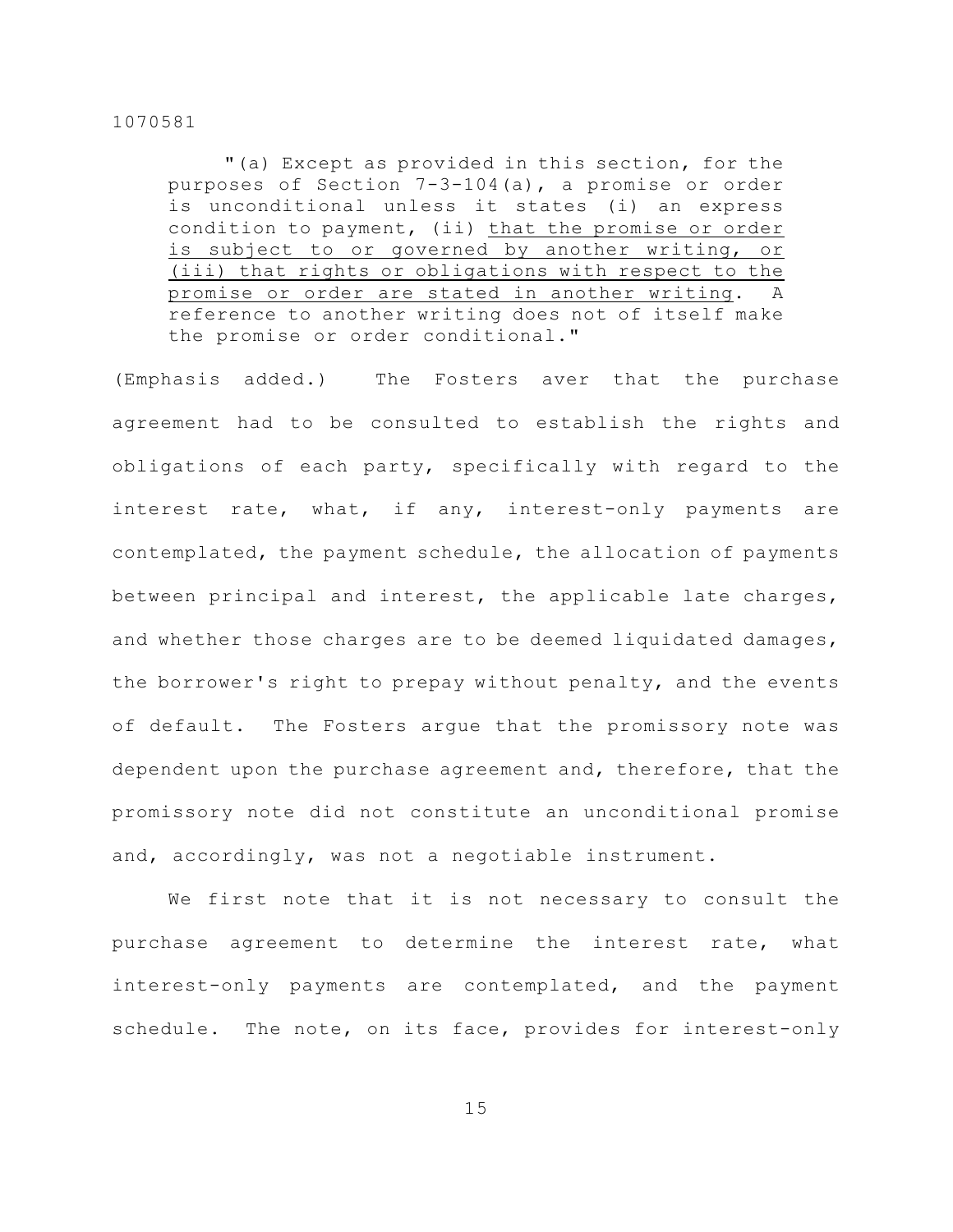payments of \$1,333.33 per month from August 1, 1993, through December 31, 1993. Insofar as a payment schedule is concerned, the note states that payments of principal and accrued interest in monthly installments of \$4,000 are to be paid beginning January 1, 1994, and ending February 1, 1999. The note then provides that all unpaid principal and interest shall be due in full on February 1, 1999. Further, an amortization schedule reflecting an annual interest rate of 8% and setting forth a schedule of payments through March 1, 1997, is attached to the note as "Attachment A." In addition, the purchase agreement contains no allocation of payments as between principal and interest; such an allocation is, however, stated in the amortization schedule, at least through March 1, 1997, and, of course, may be computed mathematically beyond that date. We also note that  $\frac{1}{5}$  7-3-

 $6By$  discussing and rejecting the Fosters' assertion that it is necessary to consult the purchase agreement to establish the rights and obligations of each party with respect to the foregoing items, we do not imply that these items must be expressed in an instrument in order for that instrument to be a "negotiable instrument." The criteria for what constitutes a "negotiable instrument" are those described in  $\S$  7-3-104(a), Ala. Code 1975. Our discussion of the foregoing items is for the purpose of addressing the Fosters' argument that it is necessary to consult a writing other than the promissory note to discern these items and that, therefore, according to the Fosters, the note does not meet the definition of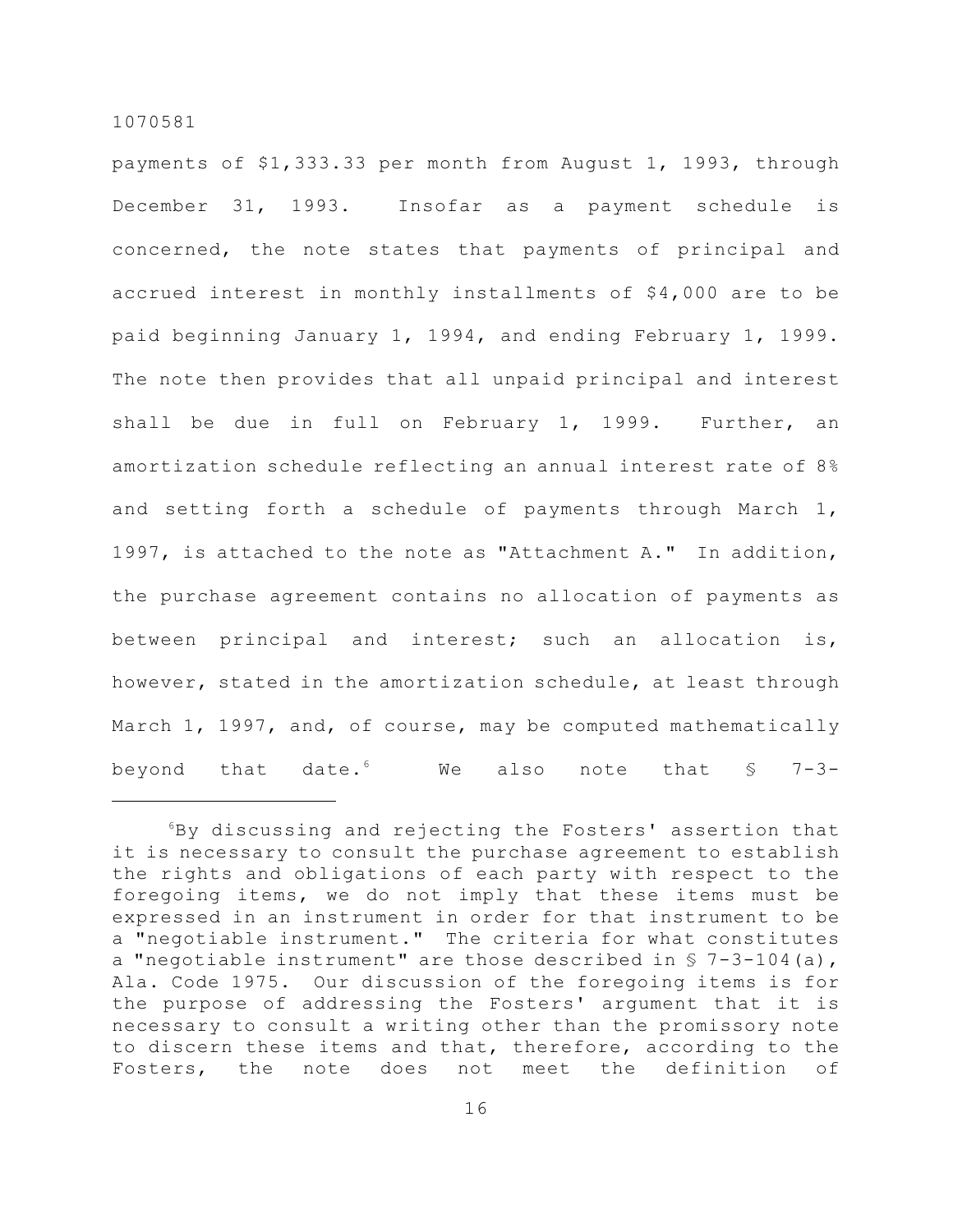106(b) provides that a reference in a note to another writing for a statement of rights regarding prepayment does not deprive the note of its unconditionality.

Moreover, the Fosters ignore the fact that § 7-3-106 explicitly states that "a promise or order is unconditional unless it states ... that the promise or order is subject to or governed by another writing ...." (Emphasis added.) "Negotiability is determined from the face, the four-corners, of the instrument without reference to extrinsic facts." Holsonback v. First State Bank of Albertville, 394 So. 2d 381, 383 (Ala. Civ. App. 1980), cert. denied, 394 So. 2d 384 (1981).<sup>7</sup> The promissory note itself is devoid of any mention

### unconditionality in § 7-3-106.

It is true that it is necessary to consult the purchase agreement in order to discern the parties' agreement, if any, as to whether there are to be late charges, whether such late charges are to be treated as liquidated damages, and the events of default, if any. That purchase agreement, therefore, is relevant in a lawsuit, such as this one, between Hacienda and the Fosters. That fact, however, does not deprive the note of its negotiable character. The terms required of a "negotiable instrument" by § 7-3-104(a) are present in the instrument at issue, and that instrument is and would be negotiable to a third party based on those terms, i.e., without the inclusion of the additional terms that are in the purchase agreement between the Fosters and Hacienda.

 $7$ See  $\frac{1}{2}$  7-3-106, Ala. Code 1975, Official Comment  $\mathbb{1}$ (providing the following examples of statements that would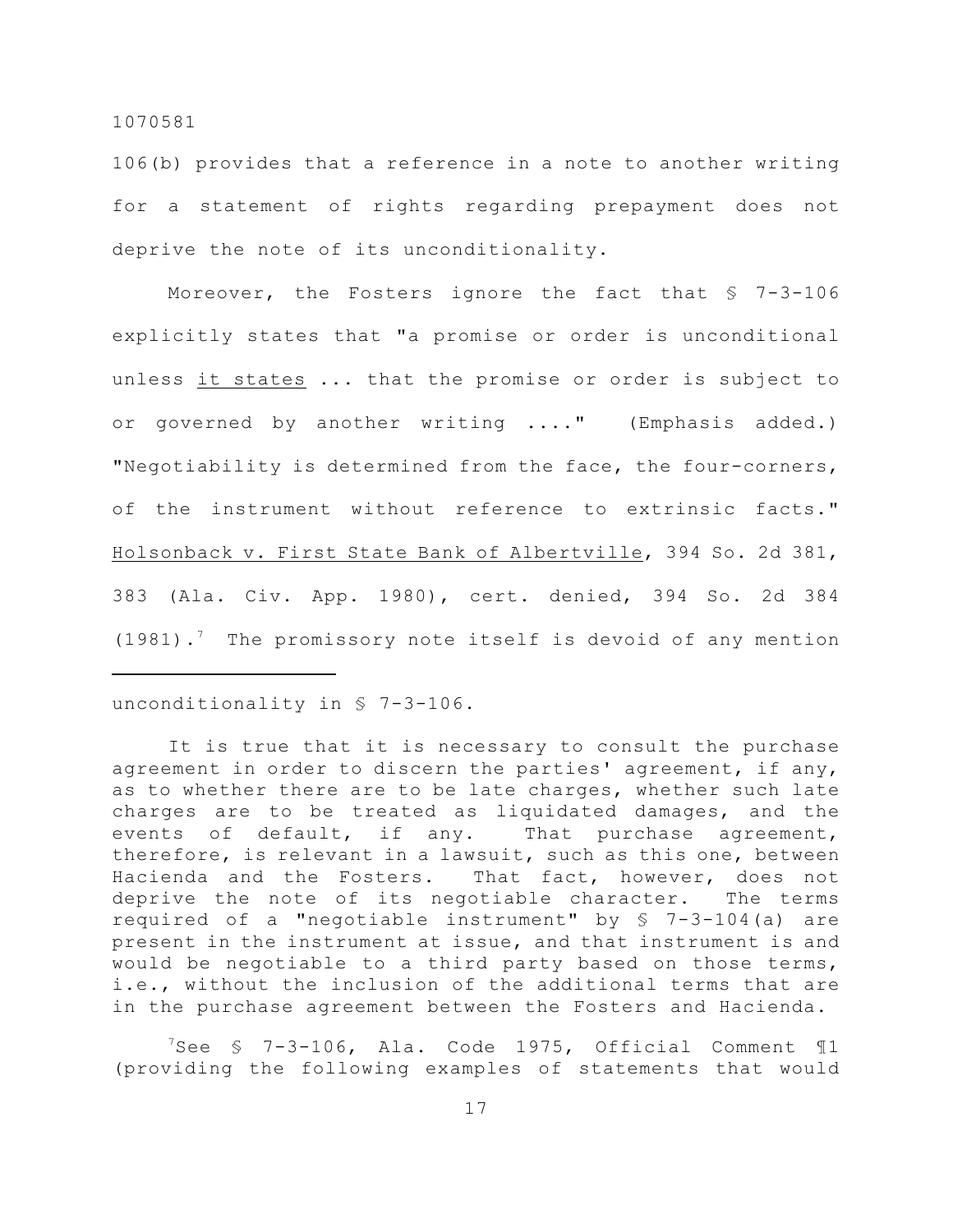of the purchase agreement. Rather, the terms expressed within the four corners of the note itself obligate the maker of the note unconditionally to pay "fixed amounts" "to the order" of the estate of James D. Foster "at definite times" without other "undertakings or instructions" by the promisor. Because it contains all of the characteristics of a negotiable instrument as described in  $S$  7-3-104(a) and it stands on its own without reliance on another document, the promissory note is a negotiable instrument.

deprive a note of its unconditionality for purposes of  $$7-3-$ 104: "1. 'This note is subject to a contract of sale dated April 1, 1990 between the payee and maker of this note.' 2. 'This note is subject to a loan and security agreement dated April 1, 1990 between the payee and maker of this note.' 3. 'Rights and obligations of the parties with respect to this note are stated in an agreement dated April 1, 1990 between the payee and maker of this note.'"). See also 1A Thomas M. Quinn, Quinn's Uniform Commercial Code Commentary and Law Digest, § 3-105[A] (2002) (stating that "[t]he conditional or unconditional character of the promise or order is to be determined by what is expressed in the writing itself"); Schmuckie v. Alvey, 758 S.W.2d 31, 33 (Ky. 1988) (noting that "[t]he determination of whether an instrument is unconditional must be made from the content of the instrument itself"); and First State Bank at Gallup v. Clark, 91 N.M. 117, 119, 570 P.2d 1144, 1146 (1977) (observing that "[i]t is clear that in order to determine whether an instrument meets [the] definition [of a 'negotiable instrument'] only the instrument itself may be looked to, not other documents, even when other documents are referred to in the instrument").